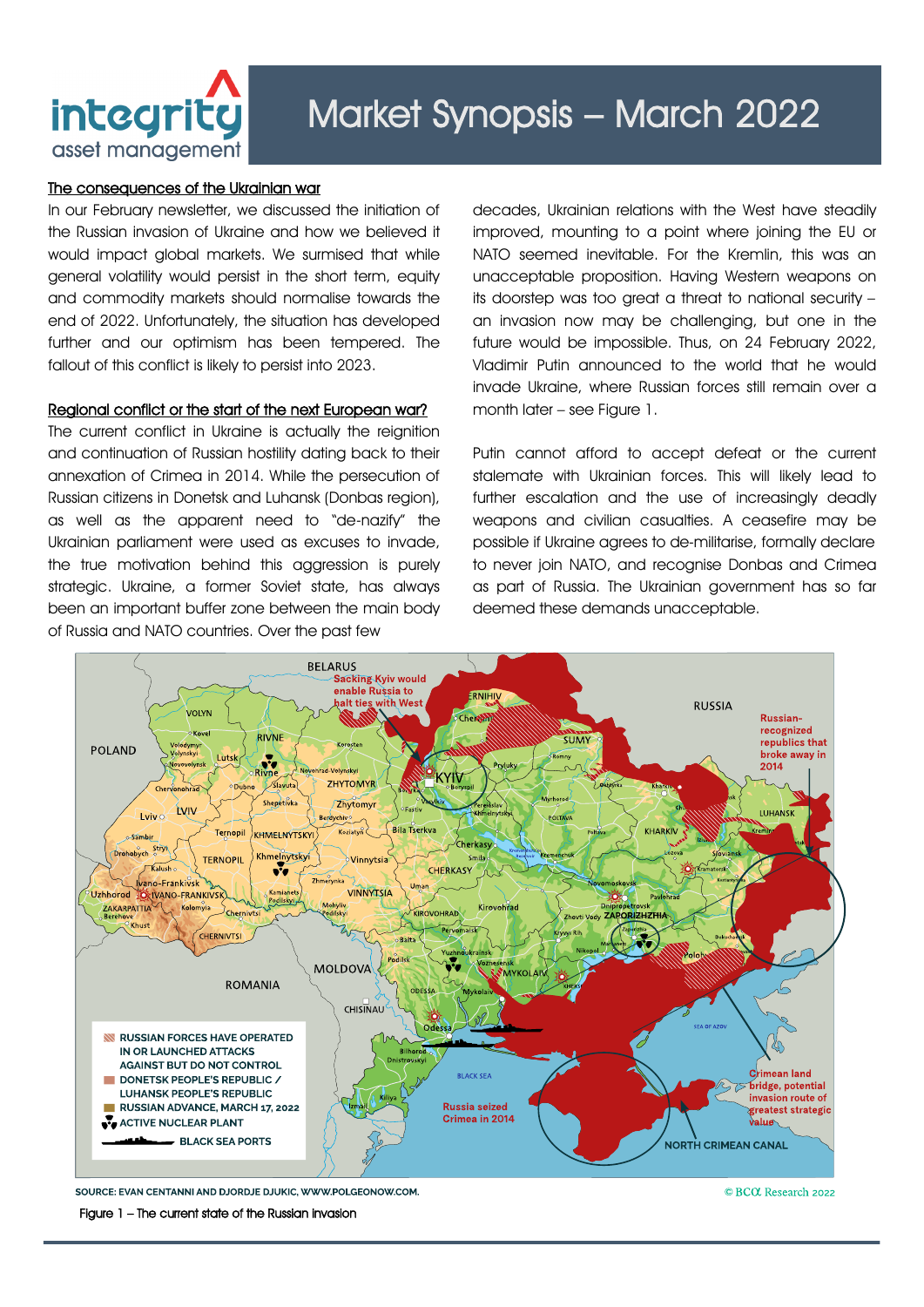Thankfully, it seems unlikely that this conflict will spill into surrounding regions. While the current invasion is largely an exercise in improving Russian national security, a larger war would ultimately weaken it. NATO forces would utterly overwhelm Russia, even if we were generous and thought China and the rest of the Shanghai Cooperation Organisation (SCO) would offer its full military support – see Figure 2.

If it was Russia's aim to expand its agaression to NATO members following the Ukrainian skirmish, it would have started laying the groundwork a while ago. This would have included improving relations with China to buy its oil reserves and building the necessary infrastructure, while simultaneously cutting these exports off from Europe to induce a recession and hamper their ability to ramp up military expenditure. While 60% of Russian oil is currently at sea and could be redirected, its natural gas production are moved through pipelines and its current infrastructure to the East is miserably lacking – see Figure 3. This indicates that Russia is not economically preparing for a world war, but rather limiting it to East and South Ukraine.







Figure 3 – Russia gas pipeline capacity

None of the Western powers are pushing for escalating conflict with Russia either. While the UK and US have been the most aggressive in supplying Ukraine with aid, they have avoided becoming directly involved – they have no intention of deploying troops on the ground or imposing a no-fly zone above Ukraine. Countries closer to the conflict are even less excited about the concept of escalation, as France and Germany have maintained a semblance of economic integration with Russia. China may seem like Russia's best hope, but they are unlikely to get further involved to avoid potential sanctions from the West. While the potential for escalations seems unlikely, investors should be keenly aware of unintended consequences.

Ultimately, this conflict will end in a way that is preferable for either Russia or Ukraine. A win for Russia would include the formal annexation of Crimea and Donbass, the destruction of the majority of Ukraine's military infrastructure, and the installation of a pro-Russian government in Kyiv. Similar to Taiwan, Western Ukraine would become the seat of the government in exile. Given the country's current military capacity it is difficult to Figure 2 – Military expenditure, NATO vs Russian alliance believe that Ukraine can "win" this conflict, so the best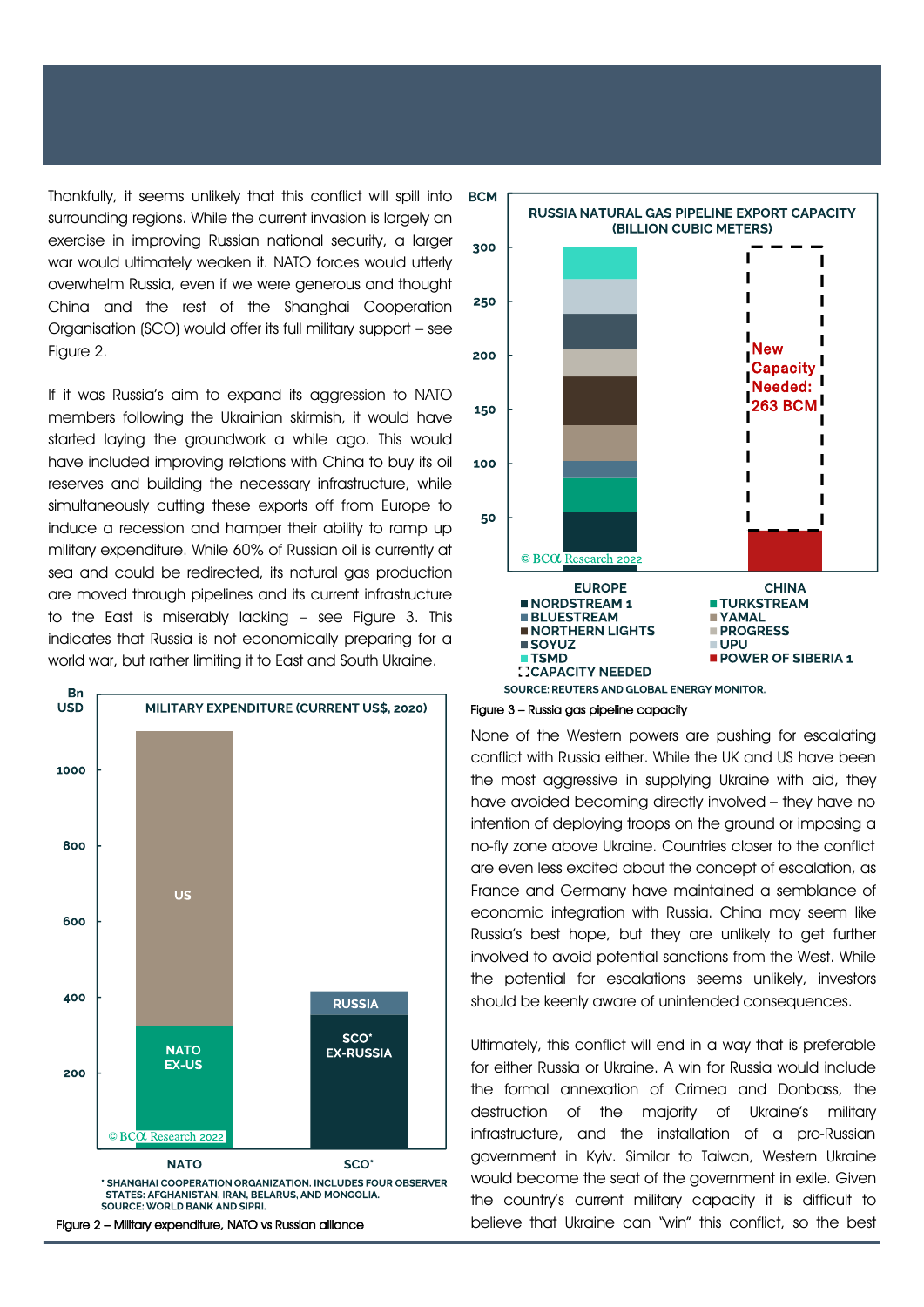outcome for the nation would be a ceasefire. This would likely occur when Russia's commodity revenues dry up, or if the pressure of sanctions becomes unbearable. Russia could withdraw and use Ukraine's infrastructure losses as proof of their success in de-militarising the country. While multiple factors are influencing the chance of either of these outcomes occurring, arguably the most important are the decisions that Western Europe makes in the coming weeks.

## The future of Germany

The continued trade of oil and natural gas between Western Europe and Russia is a crucial factor in limiting the impact of economic sanctions. If Russia or Europe cut off ties completely, it will result in an economic implosion in both regions which will severely increase the likelihood of escalating conflict. On 23 March, the German Chancellor, Olaf Scholz, again rejected a boycott of Russian energy during President Biden's visit to promote sanctions. Scholz argued that no sanctions could be put in place that would hurt European citizens more than the Kremlin. Other European nations closer to Russia are even more dependent on the Kremlin for their energy supplies, and it only takes a single member to veto EU sanctions – see Figure 4.

Germany sustaining a basic level of economic integration with Russia stems from protecting national interests. The German political and economic structure was decimated after WW2, but has risen to the power house of Europe through promoting collective interests. A recession in several European nations could divide the EU and a war in neighbouring countries could once again put German citizens on the front line. While Germany and many of its neighbours are dependant on Russia for energy generation, its export revenue generation is largely to other Western nations – see Figure 5. However, those exports are dependent on Germany maintaining a stable level of power generation, which its own government unfortunately hamstrung by decommissioning several nuclear power plants and becoming more reliant on foreign gas imports. In the short term, Putin has a critical bargaining chip keeping most European nations relatively in line, but has handicapped Russia's future. Holding energy supply hostage has caused many nations to instead invest large sums on money into developing their own power supply, or striking new trade deals to get access from elsewhere. Western Europe will strive to become more energy independent, or rely on the US more for supply.